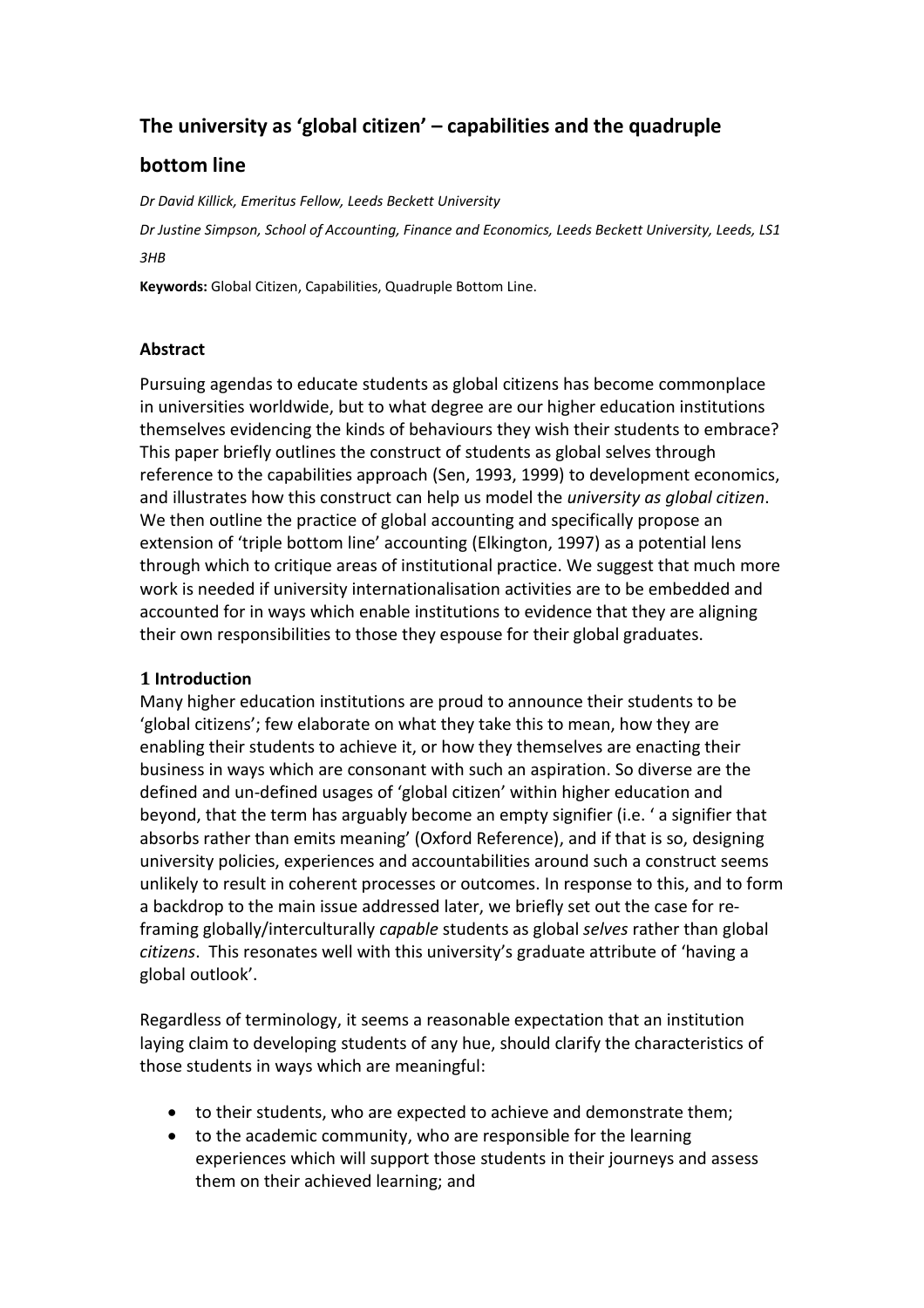to stakeholders in the wider world, who finance, support, employ, participate in civic and civil society alongside, or otherwise engage with those students.

It is not the purpose of this article to detail how the academic community could best achieve this task, though one of us has sought to contribute to that discussion elsewhere [\(Killick, 2011a,](#page-10-0) [2011b,](#page-10-1) [2012,](#page-10-2) [2014\)](#page-10-3). Instead, the primary focus here is the broader practice of the institution, and its accountability. The principal argument is that if an institution sets out to develop students who, for example, are committed to sustainable business practices, then the institution itself should, in addition to outlining to its various stakeholders what this means, also engage in and *demonstrate* its engagement in sustainable business practices. This is, if you like, how a significant dimension to a constructively aligned [\(Biggs & Tang, 2011\)](#page-9-0) hidden curriculum [\(Arthur & Bohlin, 2005;](#page-9-1) [Giroux & Purpel, 1983\)](#page-10-4) might be conceptualised, evolved and evaluated.

The urgency to problematize the alignment of institutional practice with declared objectives for its graduates, we argue, is a natural consequence of recent trends in internationalization activities, sometimes referred to as comprehensive internationalization [\(Hudzik, 2011,](#page-10-5) [2014\)](#page-10-6). In Hudzik's terms, comprehensive internationalization 'not only impacts on campus life but the institution's external frames of reference, partnerships, and relations' [\(Hudzik, 2011, p. 6\)](#page-10-5). We would see, in particular, that as institutions ply their trade and push their footprint into wider and more diverse international contexts through transnational education (TNE) activities, so those frames of reference and their related responsibilities also widen. There is no agreed definition of TNE, and so international statistics on TNE activity and value differ significantly. By way of an illustration of its growing impact, though, reports concerning the UK, as a major player in the TNE field, have indicated that there are close to 600,000 students 'studying wholly overseas for an award of a UK HEI' [\(Baskerville, 2013, p. 10\)](#page-9-2), and that TNE activity overall has an 'estimated value to the UK economy of almost 500 million GB pounds' [\(BIS, 2014, p. 3\)](#page-9-3). This value represents significant capital flow to the UK from a diverse range of international sources. Capital, as we outline below, while significant is not the sole measure of impact. In this light, we propose that institutional accountability needs to be aligned to its intended outcomes and audited across its entire zone of impact to offer a measure of the institution-as-global citizen.

#### **2 Global Selves**

In setting out to develop global selves (or global citizens), we propose that we are in the business of developing the *capabilities* [\(Sen, 1993,](#page-11-0) [1999\)](#page-11-1) our students need if they are to make their way, appropriately, in the complexities of a globalising world. Sen's construct of capability has been developed and elaborated upon as the basis by which human lives in diverse contexts might be more complexly drawn and compared than through the simplistic economic metrics often applied. We suggest that this model, which ties individuals' *freedoms* to their agency to pursue *a life they have reason to value*, can serve us well in defining the overarching objectives for an internationalized university education, and for framing institutional accountabilities which align with these objectives. For us, central to the notion of a life we have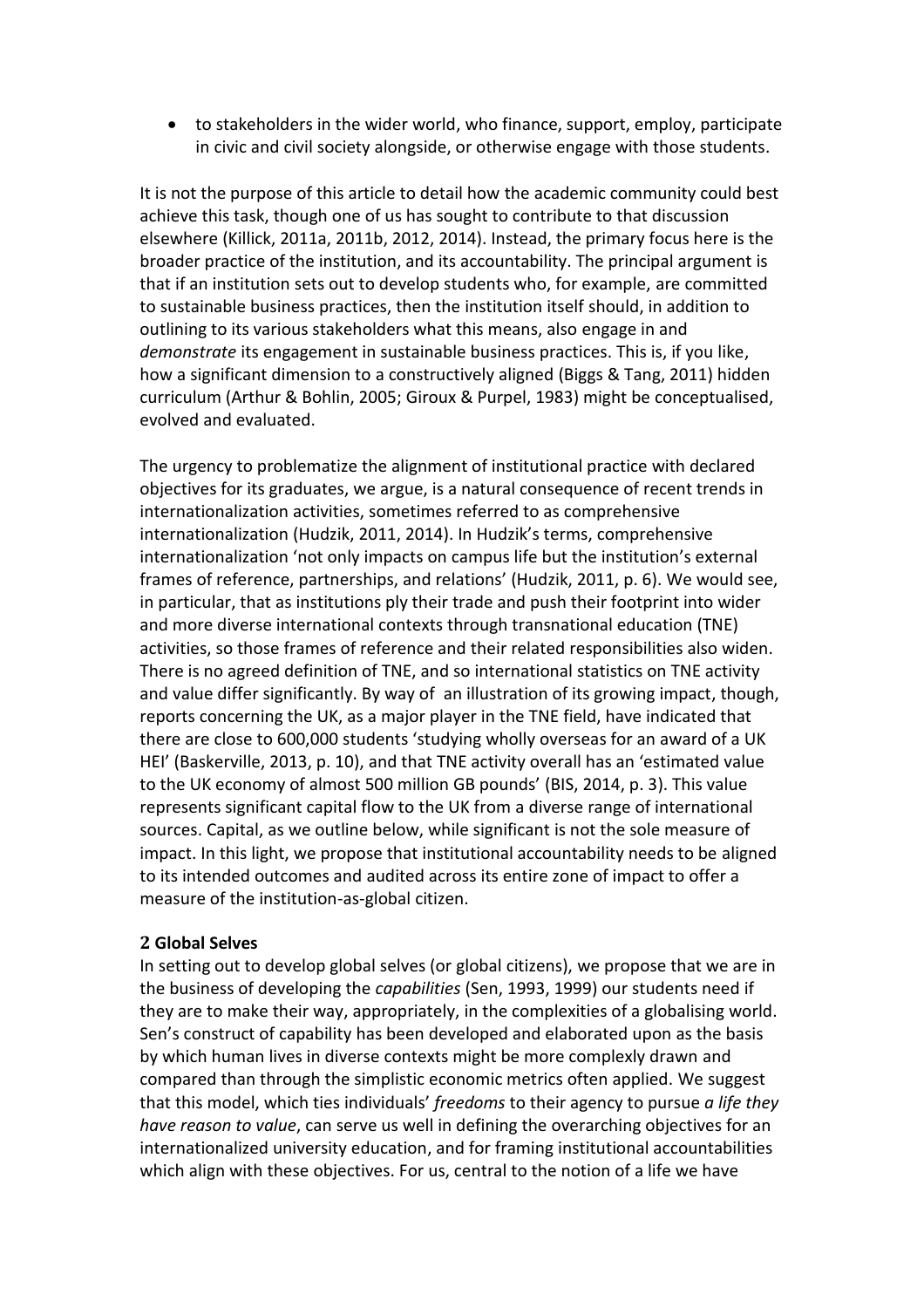*reason* to value is a life which is *examined* with regard to its impact on the capabilities of (global) others to also pursue lives they have reason to value.

Although higher education may not overtly or happily engage with the idea of developing the *self*, preferring in general the more limited/limiting objectives of building cognitive knowledge and skills explicated in Bloom's original and modified taxonomies [\(Anderson & Krathwohl, 2001;](#page-9-4) [Bloom, 1956\)](#page-9-5), this model has been challenged as reductive and/or inappropriate for engaging and developing students who must dwell amidst the complexities of post-modern or globally connected living [\(R Barnett, 2000,](#page-9-6) [2013;](#page-9-7) [Ronald Barnett, 2009;](#page-9-8) [Killick, 2014\)](#page-10-3). The development of the global-self requires the recognition that values, attitudes, and other affective dimensions to being such as *willingness and inclination to act, self-efficacy and comfort among diverse others,* and *curiosity and respect for other cultures and practices* (for example) are part of the capability 'matrix', and the legitimate business of higher education. In similar vein, accounting for a university's business activities in only monetary terms does not capture the impact those activities may have on the capabilities of local and global others to lead a life they have reason to value.

While many academics will baulk at the idea that they are or should be imparting values and attitudes, and so forth, it is not difficult to demonstrate that higher education is imbued with all kinds of values, and enacting those values is embedded across our expectations for students. The question, as Case [\(1993, p. 320\)](#page-9-9) put it several years ago, is not 'whether, but which values' we should be setting out to achieve. To not set down what we are setting out to achieve is to betray values such as transparency, honesty, and opening our work to critical scrutiny (to note but three commonly held HE values). But we also know that values are cultural constructs, sometimes differently framed in different cultural contexts, and very frequently differently enacted/expressed by different cultural groups. Arguably, the values of higher education are largely tacit; that is 'taken to be known' and 'having to be implied' – something which in itself has been identified as a cause of some difficulties for students whose prior education experience has been within a different tradition [\(Kingston & Forland, 2008;](#page-10-7) [Vandermensbrugghe, 2004\)](#page-11-2). The potential for the transfer of tacit values and their associated behaviours across TNE activity, and the questions which this raises with regard to academic equity or cultural imperialism are serious concerns for all institutions, but should be of particular concern to those who proclaim their students to be global citizens who, by implication, are capable of enacting broadly ethno-relative lives [\(Bennett, 1993\)](#page-9-10). The development and the definition of the global-self, then, encompasses capabilities spanning the cognitive, the behavioural, and the *affective* dimensions of learning and being. These dimensions are well rehearsed in learning theory literature [\(Illeris, 2002;](#page-10-8) [Jarvis, 2006\)](#page-10-9), and in holistic models of development and well-being [\(Rogers, 1961,](#page-11-3) [1983\)](#page-11-4). They are also to be discerned across those definitions of global citizenship which align to objectives associated with global social justice and ethical participation in global society [\(see for example, Oxfam, 1998\)](#page-11-5). Affective capabilities, however, not only cause unease among some academics, but are, more fundamentally, inadmissible in an outcomes-based paradigm for curriculum design and the assessment of learning. While there are powerful arguments for utilising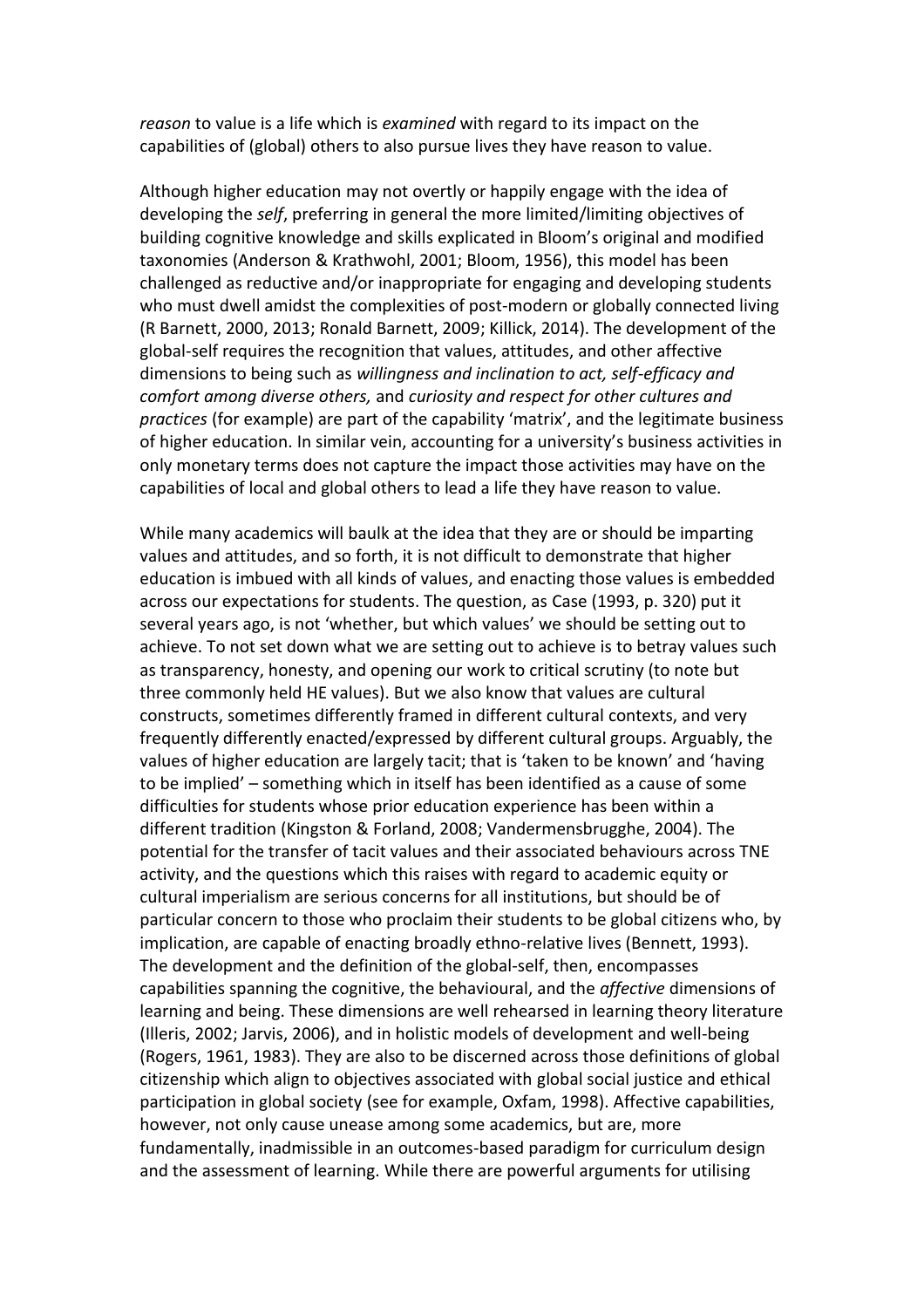intended learning outcomes (ILOs) as the basis for embedding global-graduate attributes across the formal curriculum [\(Jones & Killick, 2013\)](#page-10-10), the fundamental principle that ILOs must be built around verbs which are observable and measurable clearly makes them unsuitable devices for framing *affective* capabilities. This, in turn, means affective capabilities are not made explicit in the formal curriculum, either in objectives or in assessments. 'Officially', affective capabilities are beyond the scope of the formal curriculum. A major consideration for those institutions claiming they are developing graduates as global citizens, then, is that students do not only (and perhaps not even primarily) build their affective capabilities through experience of the formal curriculum, but also/mainly through their (conscious or subconscious) immersion in the hidden curriculum. Leask [\(2009, p. 207\)](#page-11-6) outlines how the hidden curriculum in the form of things such as choice of textbooks and references and the organisation of in-class and out-of-class activities conveys 'incidental lessons that are learned about power and authority, what and whose knowledge is valued and what and whose knowledge is not valued'. In line with Arthur and Bohlin [\(2005, p. 21\)](#page-9-1), we suggest that such messages are also conveyed through broader institutional 'structure and cultural life', and specifically here through its approach to its various internationalisation activities.

The hidden curriculum permeates the student experience of university, and the messages it conveys; like all substantive contributors to socialization, the hidden curriculum can be highly impactful upon the framing of the behavioural and attitudinal norms which constitute the habitus. While the ways in which, and the spaces within which, a university conducts its business are not the only contributors to the hidden curriculum, they constitute a significant dimension. Misalignment between espoused mission and business practice are likely to significantly diminish the potential of the formal curriculum to enable the kind of (global citizenship) learning required in its graduates.

The remainder of this article is concerned with how those practices of the university as institution which flow into the messages of the hidden curriculum generally might be framed and accounted for in those universities which cite 'global citizenship', 'global outlook', (or similar) as a quality of their graduates.

#### **3 Global reporting & the quadruple bottom line**

The triple bottom line (often abbreviated to "TBL" or "3BL", and also referred to as "people, planet, profit") covers an extended range of values and criteria for measuring an organisation's and society's success, namely economic, ecological and social. In early 2007, the [United Nations](http://en.wikipedia.org/wiki/United_Nations) ratified the [ICLEI](http://en.wikipedia.org/wiki/ICLEI) TBL standard for urban and community accounting and this became the dominant approach to [public sector](http://en.wikipedia.org/wiki/Public_sector) [full](http://en.wikipedia.org/wiki/Full_cost_accounting)  [cost accounting.](http://en.wikipedia.org/wiki/Full_cost_accounting) The UN also has similar standards which apply to [natural capital](http://en.wikipedia.org/wiki/Natural_capital) and [human capital](http://en.wikipedia.org/wiki/Human_capital) measurement to assist in measurements required by TBL [\(www.iclei.org\)](http://www.iclei.org/).

'Triple bottom line' was coined by [John Elkington](http://en.wikipedia.org/wiki/John_Elkington) in 1994. It was later expanded and articulated in his influential 1998 book *Cannibals with Forks: the Triple Bottom Line of 21st Century Business*.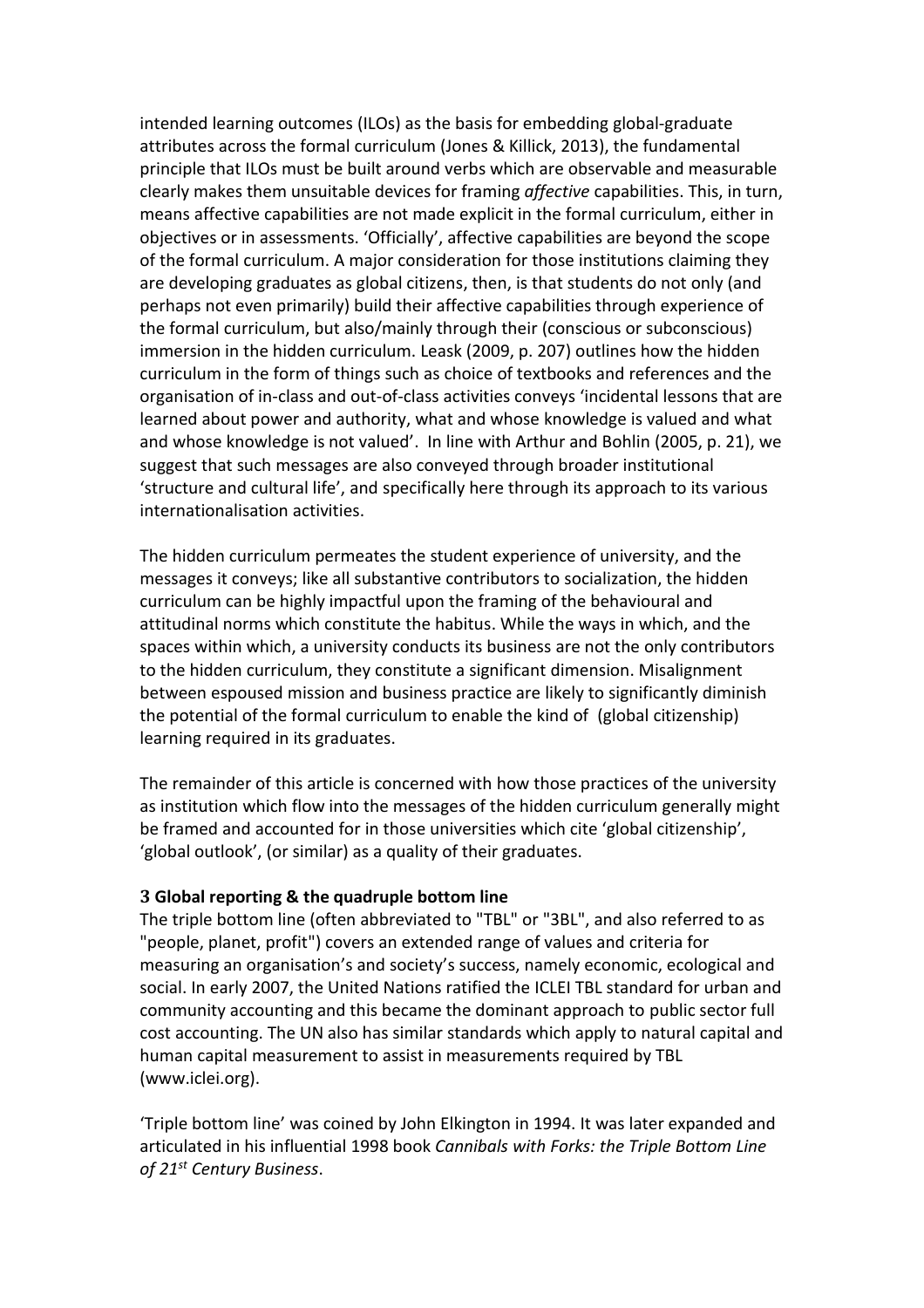The concept of TBL demands that a company's responsibility be t[o stakeholders](http://en.wikipedia.org/wiki/Stakeholders) rather than [shareholders.](http://en.wikipedia.org/wiki/Shareholders) In this case, "stakeholders" refers to anyone who is influenced, either directly or indirectly, by the actions of the firm. This accords well with our proposals for individual students having capabilities which include examining their own activities from the standpoint of their impact upon the freedoms of others to lead lives they have reason to value. According to [stakeholder](http://en.wikipedia.org/wiki/Stakeholder_theory)  [theory,](http://en.wikipedia.org/wiki/Stakeholder_theory) the business entity should be used as a vehicle for coordinating stakeholder interests, instead of maximizing shareholder (owner) profit (Elkington, 1994). This can be expanded and adapted to universities and the need for their performance to be assessed in terms of their impact on a variety of stakeholders and being able to measure this to ensure that they are being effective and can be compared in terms of their ability to develop global students and citizens. In the internationalising university, clearly, stakeholders are to found in any area of the world in which those activities have impact.

In the [private sector,](http://en.wikipedia.org/wiki/Private_sector) a commitment t[o Corporate Social Responsibility](http://en.wikipedia.org/wiki/Corporate_social_responsibility) implies a commitment to some form of TBL reporting. In practical terms, triple bottom line accounting means expanding the traditional reporting framework to take into account [ecological](http://en.wikipedia.org/wiki/Ecology) and [social](http://en.wikipedia.org/wiki/Social) performance in addition to financial performance. Corporate Social Responsibility activities and reporting are important and carried out throughout the world, as can be seen by the number of companies producing Corporate Social Responsibility reports each year. For example, the KPMG International Survey on Corporate Social Responsibility showed that on:

'*October 28, 2008 - Eighty percent of the Global Fortune 250 now release corporate responsibility information in stand-alone reports or integrated with annual financial reports, up from 50 percent in the three years since KPMG last conducted its survey in 2005 and from 35 per cent in 1999*' (KPMG, 2008, p.7).

In their 2011 survey, this figure had increased to ninety-five per cent of the 250 largest companies in the world reporting on their corporate responsibility activities (KPMG, 2011, p.6). In the 2013 survey, the number of companies measured for their research is more broad-ranging than ever; covering 4,100 companies across 41 countries (the previous survey in 2011 looked at 3,400 companies in 34 countries (KPMG, 2013, p.3).

Therefore, there has been significant growth in Corporate Social Responsibility reporting from 1999 to 2013 in the business world. In this light, it may be surprising that universities, as emerging corporate enterprises with business spread across a range of nations, have not sought to embrace similar practice.

Corporate Social Responsibility guidelines and frameworks, such as the Global Reporting Initiative, are used to assist businesses in performing this reporting in a more standardised way. According to the KPMG 2011 survey, eighty per cent of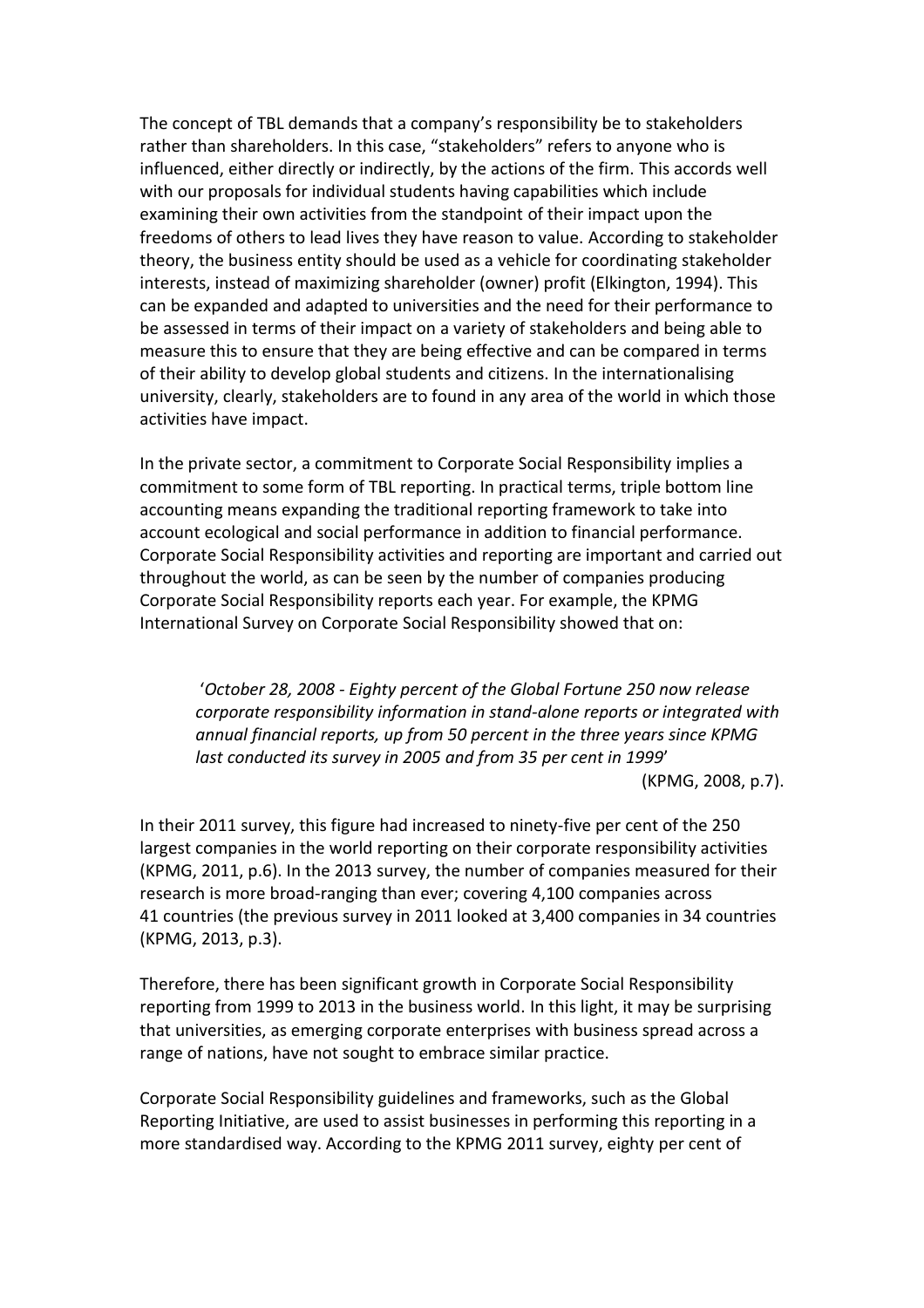G250 and 69 per cent of N100 companies adhere to GRI Sustainability Reporting Guidelines (KPMG, 2011, p.20).

In 2010, the sports firm Puma became the world's first major corporation to publish the cost of its activities in terms of their impact on the environment by producing an environmental profit and loss account which values the impact of its activities across its value chain (CIMA Financial Management, July/August 2011, p. 13).

The creation of the International Integrated Reporting Committee (IIRC) in 2010, catapulted the idea of integrated reporting onto the world stage and highlighted the fact that Corporate Responsibility should now be a board level consideration for companies around the world; for public universities, this responsibility would, presumably, then lie with their Boards of Governors or similar. The Committee (IIRC) was established in 2010 to achieve a globally accepted integrated reporting framework. The committee consists of members from both the financial and the sustainability sectors who work together to develop a framework that brings together financial, environmental, social and governance information in a clear, concise, consistent and comparable format (KPMG, 2011, p.23-24).

More and more companies and organisations are recognising the need to make their operations more sustainable. Also, governments, stock exchanges, markets, investors, and society at large are calling on companies and organisations to be clear about their sustainability goals, performance and impacts.

This evidence indicates a growing interest in moving away from basic financial reporting and the need for a more standardised approach to Corporate Social Responsibility style reporting to assist firms in meeting their broader social responsibilities.

Therefore Corporate Social Responsibility reporting is a growth area where a more standardised and legitimate way of reporting is being highlighted and investigated internationally in the corporate world. Universities who lay claim to developing students as global citizens seem to us to have made at least implicit commitments to the ways in which they conduct their affairs, so it follows that in order to establish their credibility with their diverse stakeholders in diverse global contexts, they need to review how they measure and report on their activities.

The model which follows adapts the best of 'TBL' or the '3Ps' concepts from within the GRI framework to give universities a tool to report on their performance more comprehensively.

Universities, whether as public or private bodies, are accountable to various agencies on various aspects of their business. For example, national quality agencies and/or international accreditation agencies and professional bodies may require accountability in terms of the quality assurance processes for and/or the content and outcomes of their curricula, tax authorities will require accountability with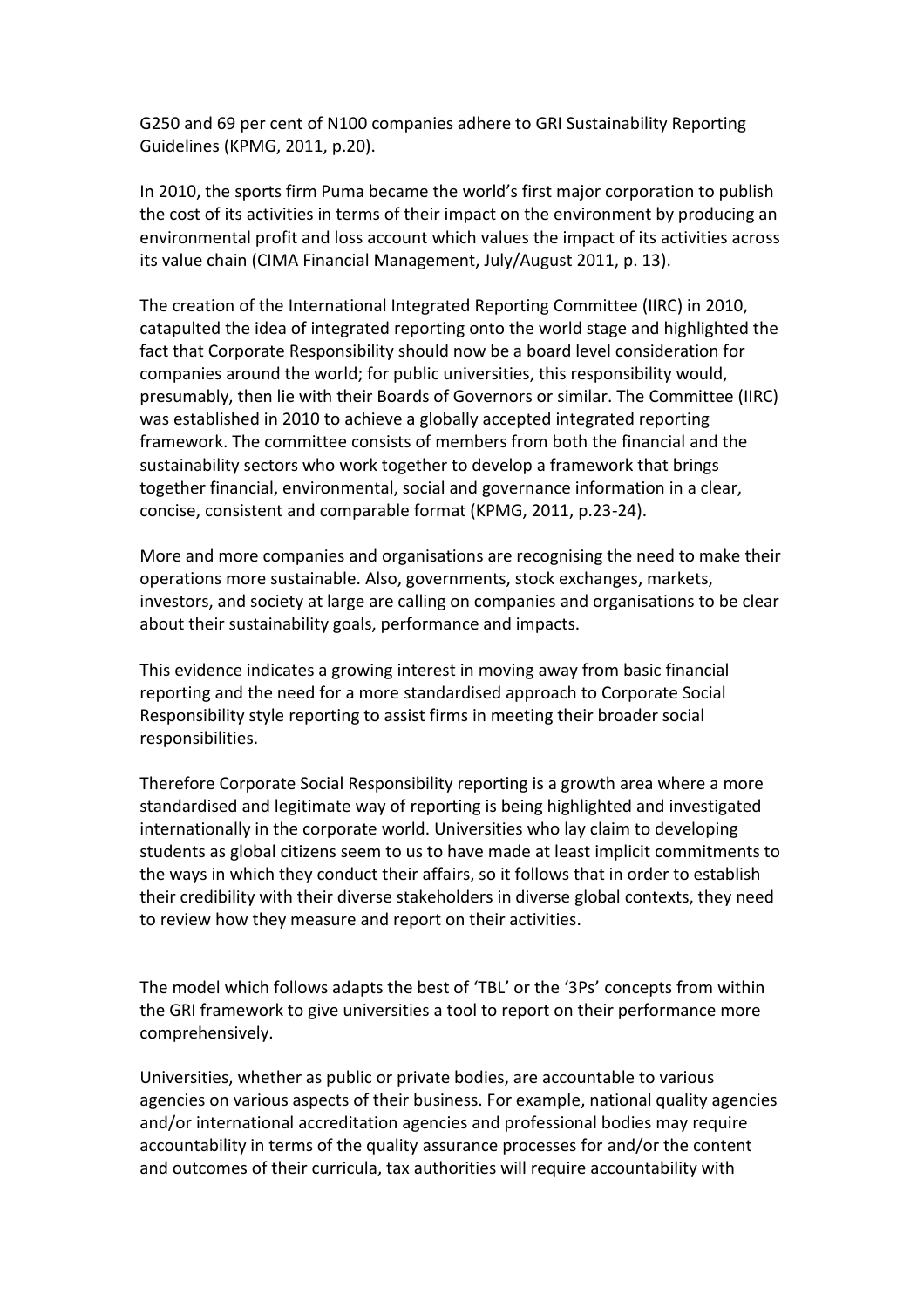regard to surpluses, funding agencies with regard to governance, and so forth. This article proposes that institutions should also be accountable for seeking to ensure that their practice is similarly transparent with regard to its alignment with any overarching vision or mission set out for its students. In our case, we are considering institutions laying claim to, and thereby putting responsibilities on their students, being/becoming global citizens, or as we have proposed here, global selves. Not only is this something of an ethical responsibility, particularly with the spread of an institution's global impacts, it has also been outlined above how messages carried by institutional practices through the hidden curriculum have the potential to significantly influence the development of the affective capabilities associated with global-selfhood. We suggest, then, that we might adapt TBL as a helpful basis for enhancing transparency and evaluating business practice in terms of its potential impact on the hidden curriculum.

#### **Quadruple Bottom Line and the University as Global Citizen**

Where Sen's (Op. cit) work has focussed on understanding and explicating the capability of individuals (within their socio-economic-geo-political contexts) to lead lives they have reason to value beyond more simplistic monetary measures, Elkington's construct of TBL[\(1997\)](#page-10-11), as detailed above, proposes how sustainable corporate impact/value might be made visible through measuring environmental and social impact alongside more traditional (and simplistic) monetary measures. The three elements of Elkington's sustainability bottom line are often summarised as *people, planet, and profit*. The accountability question for each is summarised in Table 1 with regard to the *student* as global-self, and in Table 2 with regard to the *institution*. Because educational establishments in general, and in this article universities in particular, are unique in so far as their outputs (graduates) are themselves human agents, we propose that we add *product* as a forth element to the proposed model for institutional accountability. Given that most universities are public or charitable entities, without needing to concern themselves with shareholder returns, the focus on *stakeholder* value as the principal accountability lens which comes with TBL (and other more recent organizational performance measures) should not be as 'unsettling' [\(Hubbard, 2009, p. 180\)](#page-10-12) to them as it might be to commercial organizations.

We suggest these four bottom lines are relevant to any kind of university, but their salience grows as the global footprint of institutions expands, particularly insofar as that footprint impacts the capabilities of global others to lead a life they have reason to value. Such expansion may come in various formats, including transnational education (TNE) enterprises, such as the opening up of branch campuses or a growth in collaborative provision and/or franchising activities, as well as activities relating to international students such as the recruitment of local student talent or the influence of international alumni, and the employment of international staff.

Personal accountability questions for the student as global-self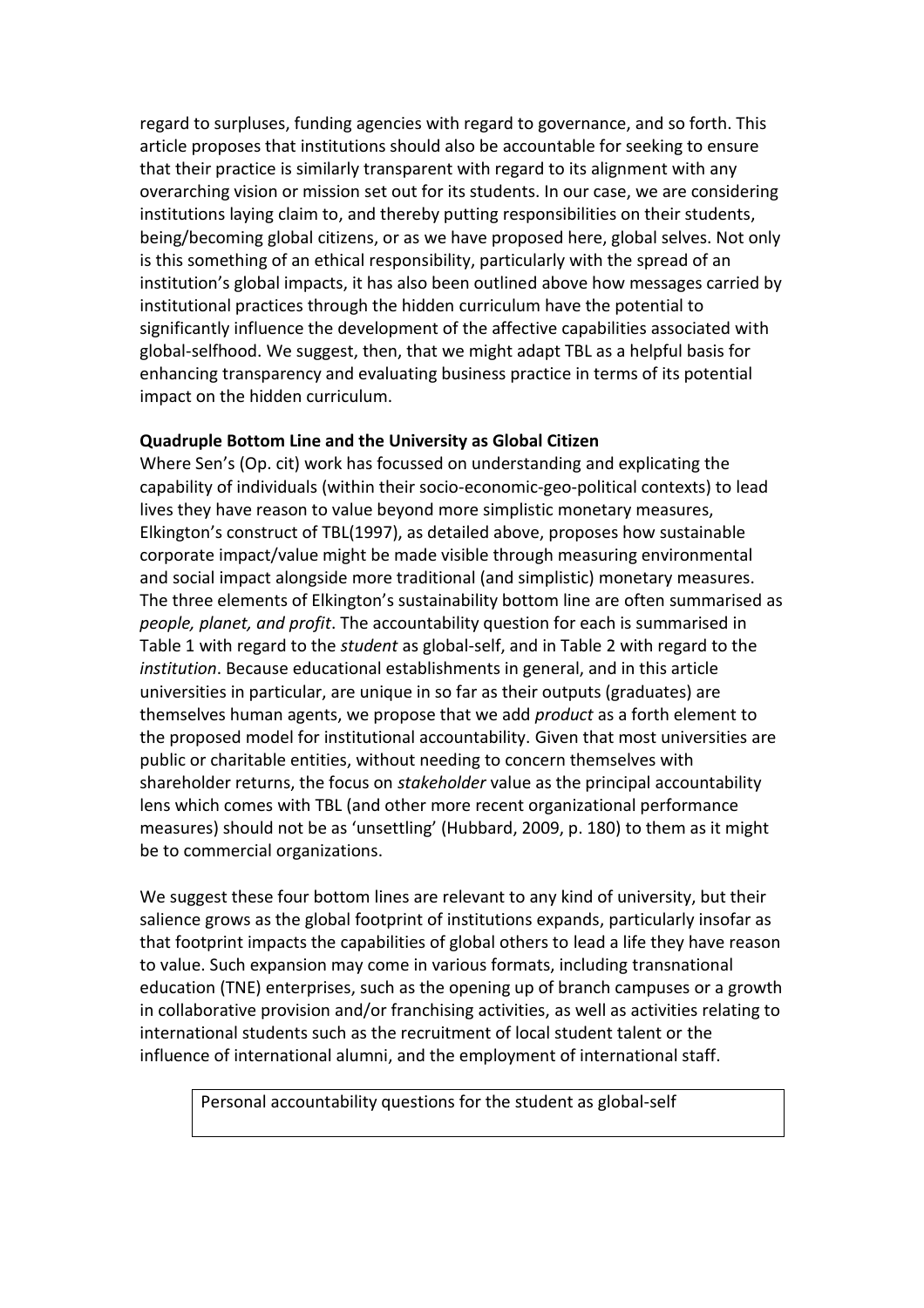|                                                                           | People | What are the impacts of my personal, disciplinary and   |  |  |
|---------------------------------------------------------------------------|--------|---------------------------------------------------------|--|--|
|                                                                           |        | professional activities on the capabilities of people   |  |  |
|                                                                           |        | directly or indirectly involved in those activities?    |  |  |
| <b>Bottom</b>                                                             | Planet | What are the impacts of my personal, disciplinary and   |  |  |
| Line                                                                      |        | professional activities on the environment and places   |  |  |
|                                                                           |        | directly or indirectly involved in those activities?    |  |  |
|                                                                           | Profit | In what ways and in what places are my personal,        |  |  |
|                                                                           |        | disciplinary and professional activity's profits gained |  |  |
|                                                                           |        | and utilized?                                           |  |  |
| Table 1. Illustration of how a variant of a Triple Bottom Line accounting |        |                                                         |  |  |
| model might be framed for students laying claim to being global selves    |        |                                                         |  |  |

The capabilities to enable oneself to progress towards more globally responsible, ethical, inclusive and sustainable responses to the questions in Table 1 are posited here as those capabilities which global selves need to hold, and which a university education for global-selfhood should seek to develop. The same questions, plus one, can be reframed for institutions laying claim to such development for their graduates, as set out in Table 2.

| Institutional accountability questions for the institution as global 'citizen' |        |                                                                                                                                                                                                                                                                                                                                                                                                                                                            |  |  |
|--------------------------------------------------------------------------------|--------|------------------------------------------------------------------------------------------------------------------------------------------------------------------------------------------------------------------------------------------------------------------------------------------------------------------------------------------------------------------------------------------------------------------------------------------------------------|--|--|
| <b>Bottom</b><br>Line                                                          | People | What are the impacts of the university's activities on<br>the capabilities of stakeholders directly or indirectly<br>involved in those activities? This would include, for<br>example:<br>its domestic students & its international<br>students<br>its staff designing, delivering or quality assuring<br>any associated provision (i) in the home<br>institution (ii) in any host institution (iii) at a<br>distance<br>others in the sending communities |  |  |
|                                                                                | Planet | What are the impacts of the university's activities on<br>the environment and places directly or indirectly<br>involved in those activities, be they local<br>neighbourhoods or whole continents, and upon the<br>environment generally. This would include:<br>its energy consumption and carbon footprint<br>its consumption of local utilities & resources<br>its waste and recycling                                                                   |  |  |
|                                                                                | Profit | In what ways and in what places are the institution's<br>surpluses gained and utilized? 'Profit' is not strictly the<br>correct term for non-profit making organisations, of                                                                                                                                                                                                                                                                               |  |  |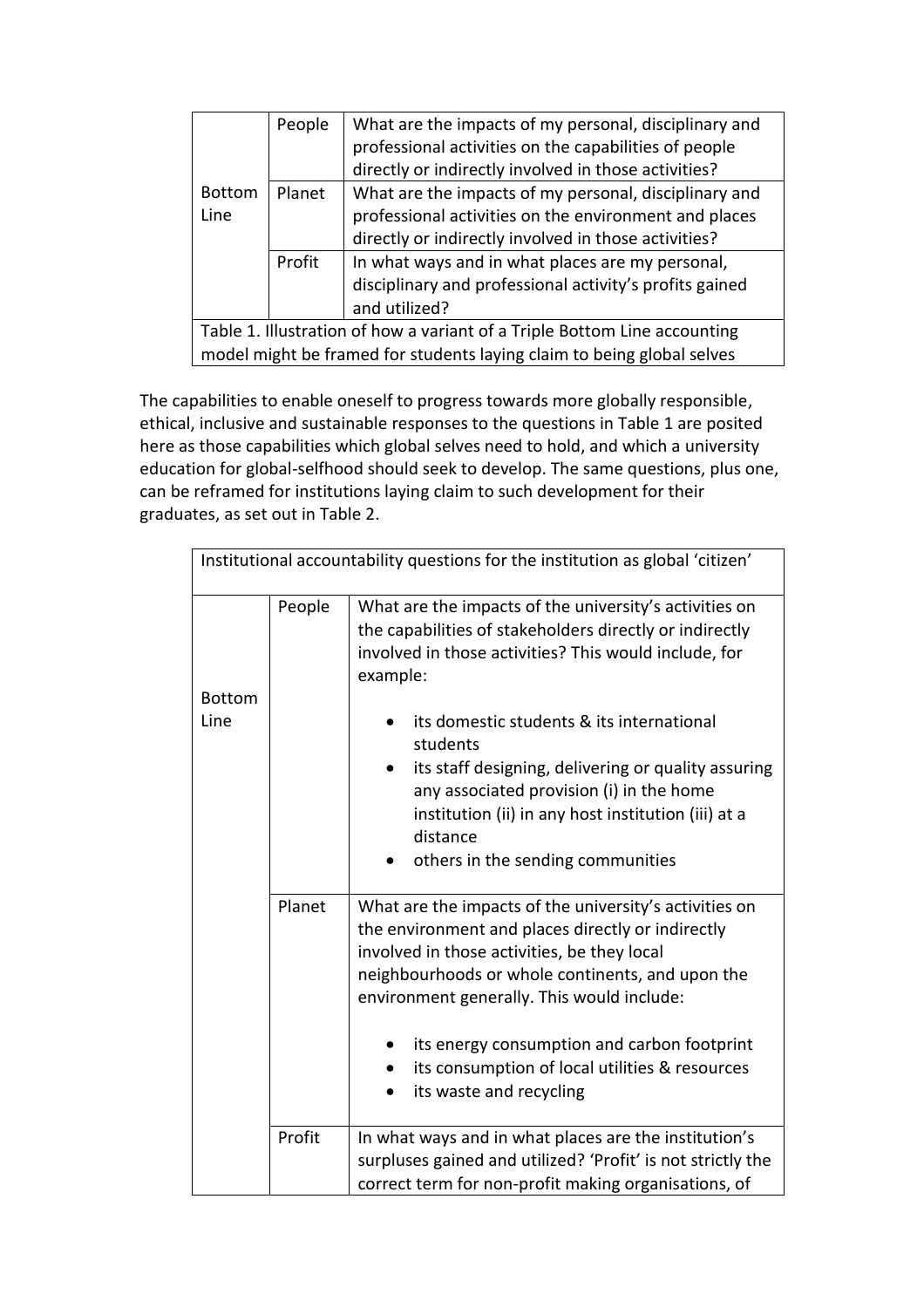|                                                                                                                                              | course, but is helpful shorthand and derives directly<br>from TBL. Here, then, 'profit' relates to both<br>how/where the university raises its income and<br>how/where it utilises its surpluses. The lines between<br>public and private in terms of institutional business<br>are, we note, in any case significantly blurred as soon<br>as a university begins to operate in overseas markets.                                                                                                                                                                                                                                                 |  |  |  |
|----------------------------------------------------------------------------------------------------------------------------------------------|---------------------------------------------------------------------------------------------------------------------------------------------------------------------------------------------------------------------------------------------------------------------------------------------------------------------------------------------------------------------------------------------------------------------------------------------------------------------------------------------------------------------------------------------------------------------------------------------------------------------------------------------------|--|--|--|
|                                                                                                                                              | This would include:<br>capital flows from/to/within the communities<br>and nations where income is generated<br>re-investment of surpluses within the<br>communities and nations where income is<br>generated                                                                                                                                                                                                                                                                                                                                                                                                                                     |  |  |  |
| Product                                                                                                                                      | How do the products of the university impact upon the<br>world? In this article, we are treating a university's<br>product as its graduating students. While university's<br>market other products (research outputs, consultancy<br>services, for example), those are more akin to the<br>products of other types of organisation, and so<br>covered under the TBL areas of concern. Graduates,<br>though, are products with (greater or lesser) agency<br>who go on to make decisions and take actions, large or<br>small, personal or professional, which in turn impact<br>upon others. This would include the graduated<br>students' impact: |  |  |  |
|                                                                                                                                              | on their chosen professional and disciplinary<br>areas<br>on their engagement in social communities and<br>local and global civic society<br>on their home nation and/or cultural group                                                                                                                                                                                                                                                                                                                                                                                                                                                           |  |  |  |
| Table 2 Illustration of the Quadruple Bottom Line accounting model for<br>universities laying claim to developing globally capable students. |                                                                                                                                                                                                                                                                                                                                                                                                                                                                                                                                                                                                                                                   |  |  |  |

Specific QBL-type audit questions can be developed by universities to build their own set of reporting questions which are consistent with their espoused vision for their students.

## **In Summary**

As institutions expand their engagement with a range of internationalisation activities, in particular those associated with transnational education, they also extend the impact of their global footprint. This raises questions of institutional responsibility and accountability. Those institutions which lay claim to developing students as 'global citizens', or similar, have a particular responsibility to ensure that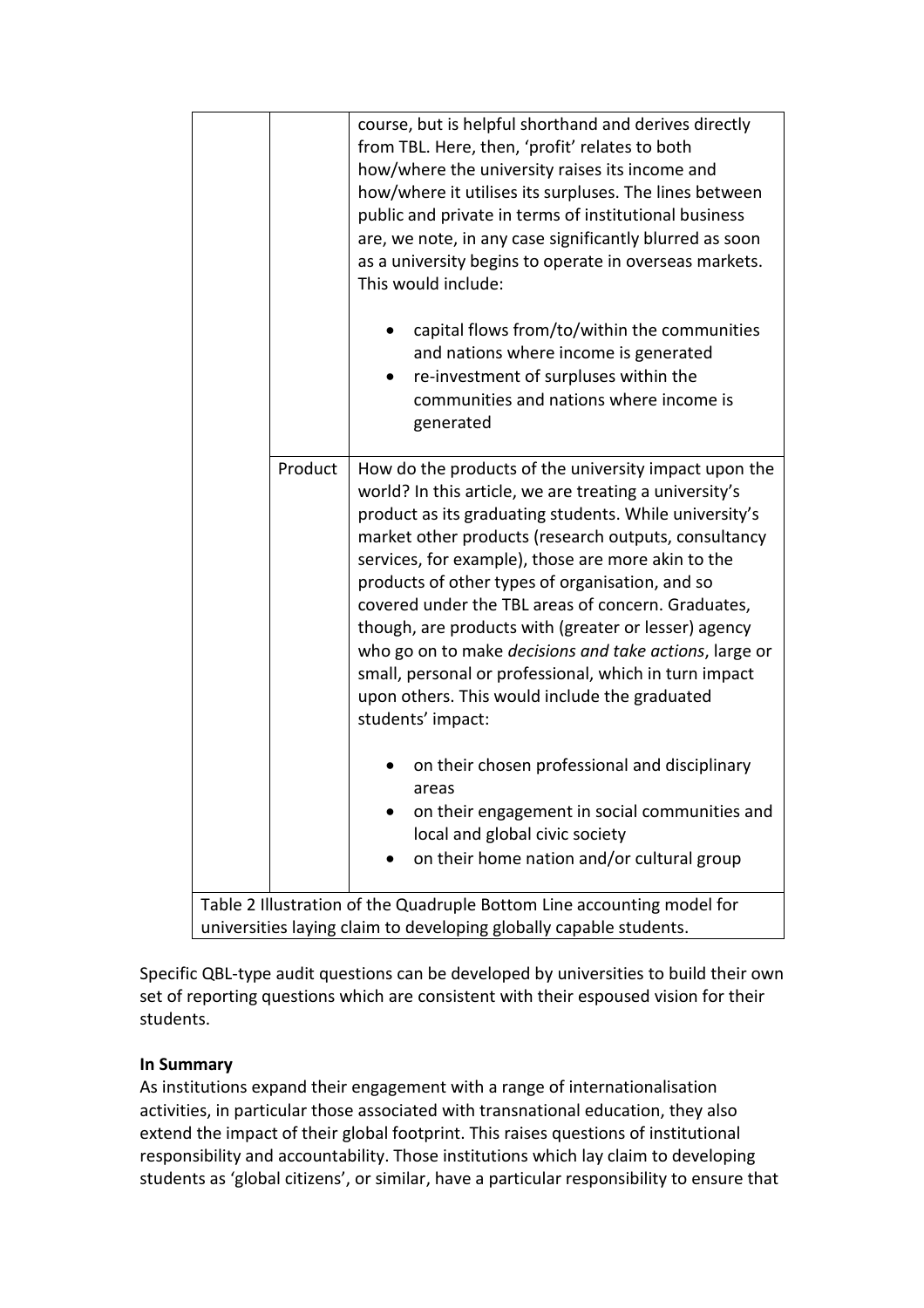their internationalisation activities are aligned with the capabilities they set out for their students. Apart from the important ethical dimension to this and its relationship to corporate social responsibility, we have argued this to be a significant contributor to the hidden curriculum, and so to the impact a university has on the development of its graduates. Adapting Sen's construct of capabilities as the freedoms an individual has to lead a life 'he' has reason to value as the basis for the attributes of the student as global-self, we suggest a similar notion can be applied to the institution as global 'citizen'. The triple bottom line sustainability accounting model, extended to include the graduating student as 'product' can help frame questions with which an institution's internationalisation activities might be audited. Audit questions can be developed by an institution to enable this type of measurement to take place.

<span id="page-9-4"></span>Anderson, L.W, & Krathwohl, D.R (Eds.). (2001). *A taxonomy for learning, teaching, and assessing: A revision of Bloom's Taxonomy of Educational Objectives*. New York: Longman.

<span id="page-9-1"></span>Arthur, James, & Bohlin, Karen E (Eds.). (2005). *Citizenship and Higher Education: the role of universities in communities and society*. Abingdon: Routledge Falmer.

- <span id="page-9-6"></span>Barnett, R. (2000). *Realizing the University in an Age of Supercomplexity*. Buckingham: Society for Research into Higher Education & Open University Press.
- <span id="page-9-7"></span>Barnett, R. (2013). *Imagining the University*. London: Routledge.
- <span id="page-9-8"></span>Barnett, Ronald. (2009). The postmodern university. Prospects of the ethical. In J. Strain, R. Barnett & P. Jarvis (Eds.), *Universities, Ethics and Professions* (pp. 43-56). Abingdon: Routledge.
- <span id="page-9-2"></span>Baskerville, S. (2013). A guide to UK higher education and partnerships for overseas universities. London: UK Higher Education International Unit.
- <span id="page-9-10"></span>Bennett, Milton J. (1993). Towards ethnorelativism: A developmental model of intercultural sensitivity. In R. M. Paige (Ed.), *Education for the intercultural experience* (pp. 21-71). Yarmouth, ME: Intercultural Press.
- <span id="page-9-0"></span>Biggs, J, & Tang, C. (2011). *Teaching for Quality Learning at University* (4th ed.). Maidenhead: Open University/Mc-Graw-Hill Education.
- <span id="page-9-3"></span>BIS. (2014). *The value of Transnational Education to the UK*. London: HM Government.
- <span id="page-9-5"></span>Bloom, B.S. (1956). *Taxonomy of educational objectives. Handbook I: The cognitive domain*. New York, NY: David McKay.
- <span id="page-9-9"></span>Case, Roland. (1993). Key elements of a global perspective. *Social Education, 57*(6), 318-352.
- Castro, R., Rosa, J. R., & Pinho, C., (2015), *A Model for Stakeholders' Influence on*

*Internationalization: A Contribution From the Portugese, Brazilian and Dutch Cases.* 

Journal of Studies in International Education 2015, Vol. 19 (2) 160-181

CIMA, Financial Management, July/August 2011 (www.fm-

magazine.com/assets/pdf/FM07\_Jul-Aug%202011.pdf)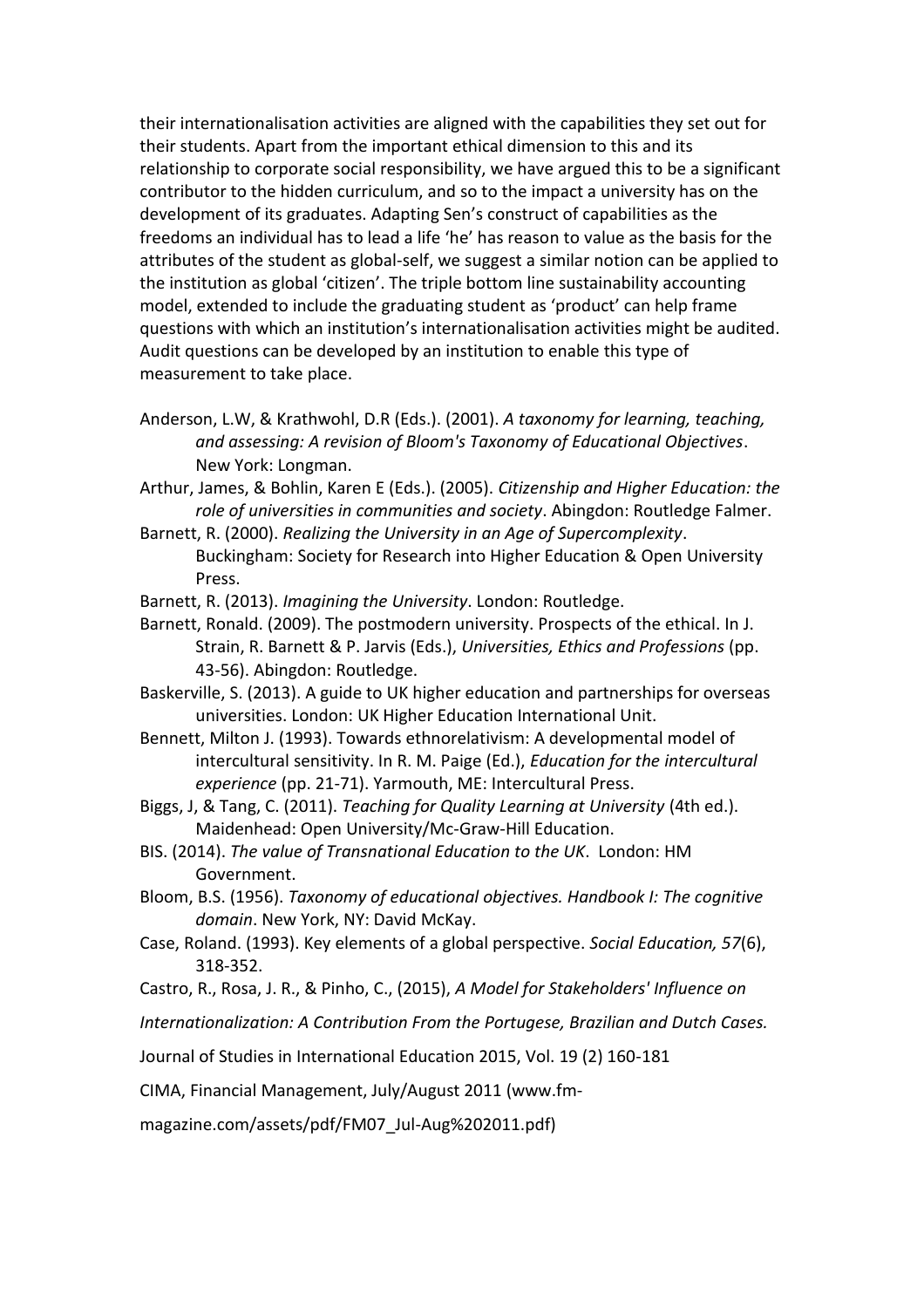Elkington, J. (1994), "Toward the sustainable corporation: win-win-win business

strategies for sustainable development", California Management Review, Vol. 36 No.

2, pp. 90-100.

<span id="page-10-11"></span>Elkington, J. (1997). *Cannibals with Forks: The Triple Bottom Line of Twenty-First Century Business.* . Oxford: Capstone.

[Elkington](http://en.wikipedia.org/wiki/John_Elkington), J (1998), 'Cannibals with Forks: the Triple Bottom Line of 21st Century

Business', New Society Publishers

Gao, Y. (2015). *toward a Set of Internationally applicable Indicators for Measuring* 

*University Internationalization Performance.* Journal of Studies in International

Education 2015, Vol. 19 (2) 182-200

<span id="page-10-4"></span>Giroux, A, & Purpel, D. (1983). *The Hidden Curriculum and Moral Education*: McCutchan Publishing.

<span id="page-10-12"></span>Hubbard, G. (2009). Measuring Organizational Performance: Beyond the Triple Bottom Line. *Business Strategy and the Environment, 18*, 177-191.

- <span id="page-10-5"></span>Hudzik, J. (2011). *Comprehensive Internationalization: From Concept to Action*. New York: NAFSA.
- <span id="page-10-6"></span>Hudzik, J. (2014). *Comprehensive Internationalization*. London: Routledge.
- <span id="page-10-8"></span>Illeris, Knud. (2002). *The Three Dimensions of Learning*. Roskilde, Denmark: Roskilde University Press/Leicester, UK: NIACE.
- <span id="page-10-9"></span>Jarvis, P. (2006). *Towards a Comprehensive Theory of Human Learning. Lifelong Learning and the Learning Society* (Vol. 1). London: Routledge.
- <span id="page-10-10"></span>Jones, E, & Killick, D. (2013). Graduate attributes and the internationalised curriculum: embedding a global outlook in disciplinary learning outcomes. *Journal of Studies in International Education, 17*(2), 165-182. doi: 10.1177/1028315312473655

<span id="page-10-0"></span>Killick, D. (2011a). *Embedding a Global Outlook as a Graduate Attribute at Leeds Metropolitan University*. Leeds: Leeds Metropolitan University.

- <span id="page-10-1"></span>Killick, D. (2011b). Internationalising the university: Enabling selves-in-the-world. In B. Preisler, A. Klitgård & A. Fabricius (Eds.), *Language and Learning in the International University: Practicing Diversity in the Face of English Language Uniformity* (pp. 76-95). Cleveland: Multilingual Matters.
- <span id="page-10-2"></span>Killick, D. (2012). *Connections – Developing a Global Outlook Bringing together diverse students through the learning experience (staff resource)* Retrieved from Available at:

[http://repository.leedsmet.ac.uk/main/view\\_record.php?identifier=6965&Se](http://repository.leedsmet.ac.uk/main/view_record.php?identifier=6965&SearchGroup=Open+Educational+Resources) [archGroup=Open+Educational+Resources](http://repository.leedsmet.ac.uk/main/view_record.php?identifier=6965&SearchGroup=Open+Educational+Resources)

<span id="page-10-3"></span>Killick, D. (2014). *Developing the Global Student: Higher education in an era of globalization*. London: Routledge.

<span id="page-10-7"></span>Kingston, Emma, & Forland, Heather. (2008). Bridging the Gap in Expectations Between International Students and Academic Staff. *Journal of Studies in International Education, 12*(2), 204-221.

KPMG, (2008), 'International Survey of Corporate Responsibility Reporting 2008,'

ISBN 90-5522-031-0